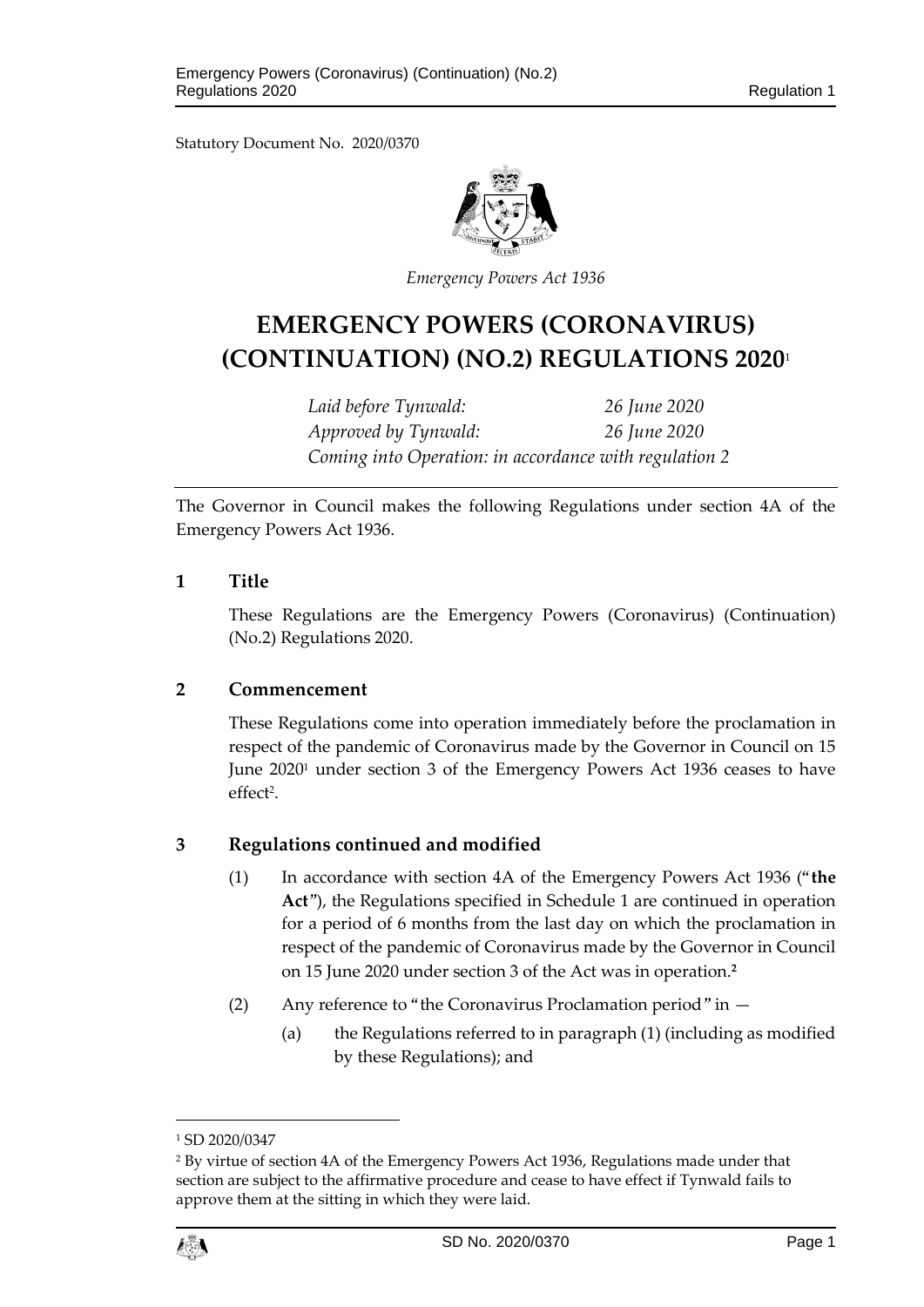(b) any certificate, declaration, direction, exemption, permit, protocol, or other document or decision made under such Regulations,

is, as necessary, to be construed as including the period for which the Regulations are continued.

- (3) Pursuant to section 4A of the Act the following Regulations are modified as stated —
	- (a) the Emergency Powers (Coronavirus) (Protection from Evictions) Regulations  $2020^3$  shall be read as if -
		- (i) references to "tenant" included "licensee";
		- (ii) references to "rent" (howsoever expressed) included a "service charge" within the meaning of the Property Service Charges Act 1989 (or an equivalent charge to be paid by a licensee);
		- (iii) regulation  $4(1)$  said  $-$
	- $\mathbf{G}(1)$  These Regulations provide, in specified circumstances, for a moratorium on evictions for a period beginning on the day on which these Regulations commence and ending 6 months from the last day on which the proclamation in respect of the pandemic of Coronavirus made by the Governor in Council on 15 June 2020 under section 3 of the Emergency Powers Act 1936 was in operation. $\mathbf{D}$ ;
		- (iv) regulation  $5(2)$  said  $-$
	- **Any notice of eviction issued by a landlord to the landlord's tenant** in respect of the tenant's failure to pay rent in full or at all during the prohibition period is null, void and of no legal effect.  $\mathbf{E}$ ;
		- (v) after paragraph (3) of regulation 5, there were included the following paragraph—
	- **EG(4)** For the avoidance of doubt, nothing in these Regulations prevents a landlord from issuing a notice of eviction where that notice does not relate to the tenant's failure to pay rent in full or at all.  $\mathbf{E}$ ;
	- (b) the Emergency Powers (Coronavirus) (Births and Deaths Modifications) Regulations 2020<sup>4</sup> shall be read as if -
		- (i) the definition of "the 2011 Regulations" in regulation 3; and
		- (ii) regulations 6, 7, 9, 10, 11 and 12,

were omitted;

(c) the Emergency Powers (Coronavirus) (Control of Employment) Regulations 2020 <sup>5</sup> shall be read as if the definition of "the application period" in regulation  $3(1)$  said  $-$ 



<sup>3</sup> SD 2020/0191

<sup>4</sup> SD 2020/0203

<sup>5</sup> SD 2020/0222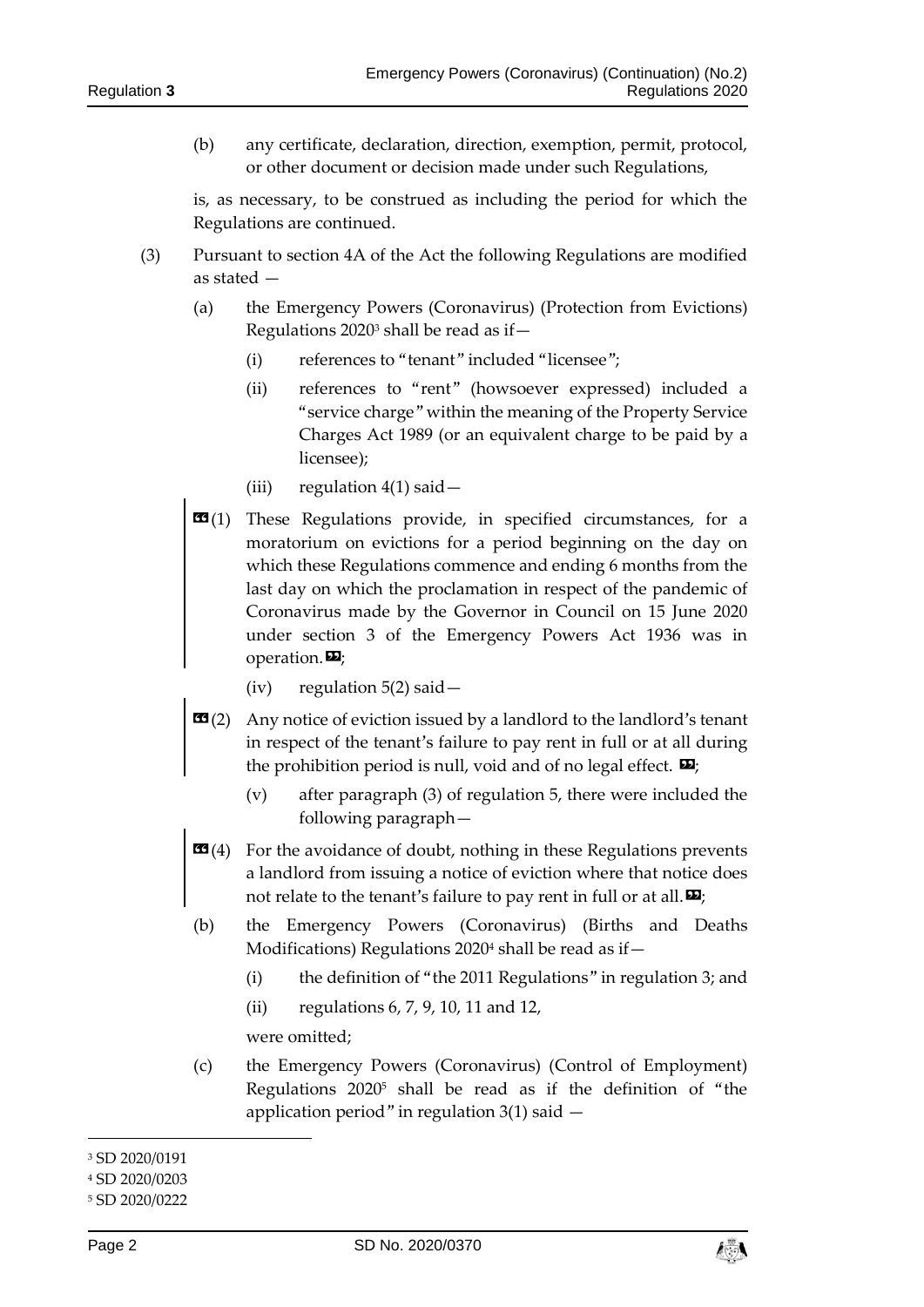$\mathbf{E}$ " the application period" means the period beginning with 28 February 2020 and ending with the last day on which the proclamation in respect of the pandemic of Coronavirus made by the Governor in Council on 15 June 2020 under section 3 of the Emergency Powers Act 1936 was in operation;  $\mathbf{E}$ ; (d) the Emergency Powers (Coronavirus) (Fixed Penalty) Regulations  $2020^6$  shall be read as if the entries in the Schedule for  $-$ (i) the Emergency Powers (Coronavirus) (Closure of Businesses and Other Premises) (No.2) Regulations 2020; and (ii) the Emergency Powers (Coronavirus) (Events and Gatherings: Qualifications) Regulations 2020, were omitted; (e) the Emergency Powers (Coronavirus) (Local Government) Regulations 2020<sup>7</sup> shall be read as if regulation 9(2) said  $-$  **(2) If during the Coronavirus Proclamation period a local authority has** a casual vacancy in the office of member of the local authority, section 17 of the 1986 Act (filling of casual vacancy in case of members) has effect as if — (a) in subsection  $(1)(a)$ , for the reference to "within 42 days from the date of the declaration", there were substituted  $\mathbf{G}$  as soon as reasonably practicable after the date of the  $declaration$  $\Sigma$ ; (b) in subsection  $(1)(b)$ , for the reference to "within 42 days" there were substituted  $\Box$ as soon as reasonably practicable $\mathbf{E}$ ; (c) after subsection (2) there were inserted — **EG**(2A) Where it has not been reasonably practicable to hold an election to fill a casual vacancy under subsection (1) 6 months before the day on which the member whose office is vacant would have retired on 1 May 2021, an election shall not be held under subsection (1) and the vacancy shall be filled at the next ordinary election.  $\mathbf{E}$ ; and (d) in subsection (3) after "number of members" there were inserted  $\blacksquare$  and it is reasonably practicable for an election to be held. (f) The Emergency Powers (Coronavirus) (Entry Restrictions) (No. 2) Regulations 2020<sup>8</sup> shall be read subject to Schedule 2 to these Regulations.**<sup>3</sup>**

 $\overline{a}$ 

<sup>6</sup> SD 2020/0258

<sup>7</sup> SD 2020/0277

<sup>8</sup> SD 2020/0279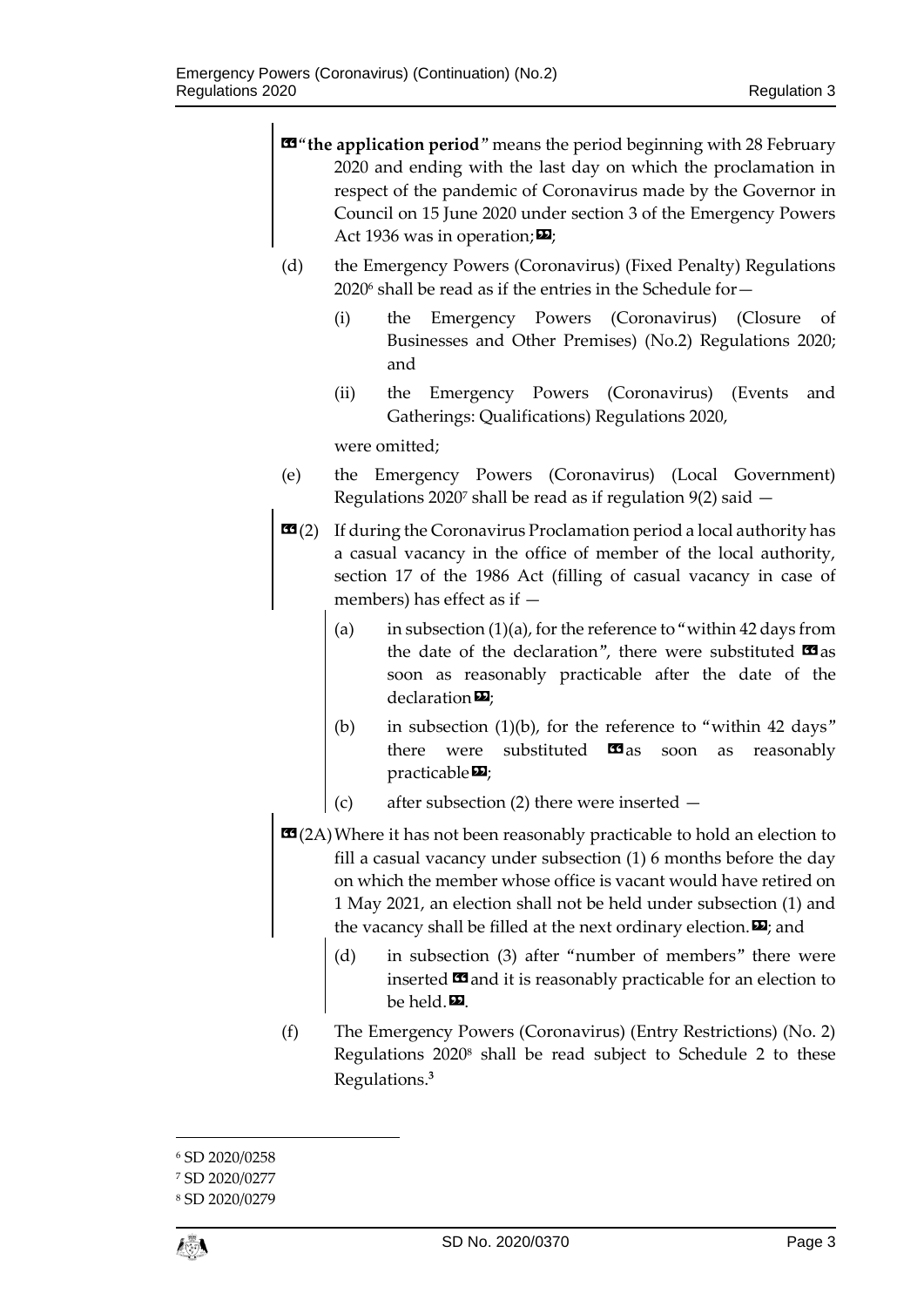#### **4 Transitional provision**

- (1) This regulation applies where, prior to these Regulations coming into operation —
	- (a) a notice in writing of a vacancy occurring in the office of member of a local authority has been given to a clerk of the authority in accordance with subsection (1)(b) of section 17 of the Local Elections Act 1986 ("the 1986 Act") at a time when that subsection was modified as set out in regulation 9(2)(b) of the Emergency Powers (Coronavirus) (Local Government) Regulations 2020°; and
	- (b) an election to fill the vacancy in question has not taken place.
- (2) In the circumstances referred to in paragraph (1), the notice shall be treated as if it had been given on the date on which these Regulations come into operation and, accordingly, an election to fill the vacancy to which the notice refers shall be held in accordance with section 17(1)(b) of the 1986 Act as modified by regulation 3(3)(e).

#### **5 Revocation**

The Emergency Powers (Coronavirus) (Continuation) Regulations 2020<sup>10</sup> are revoked.

**MADE AT 12:11 ON 25 JUNE 2020**



<sup>9</sup> SD 2020/0277 <sup>10</sup> SD 2020/0367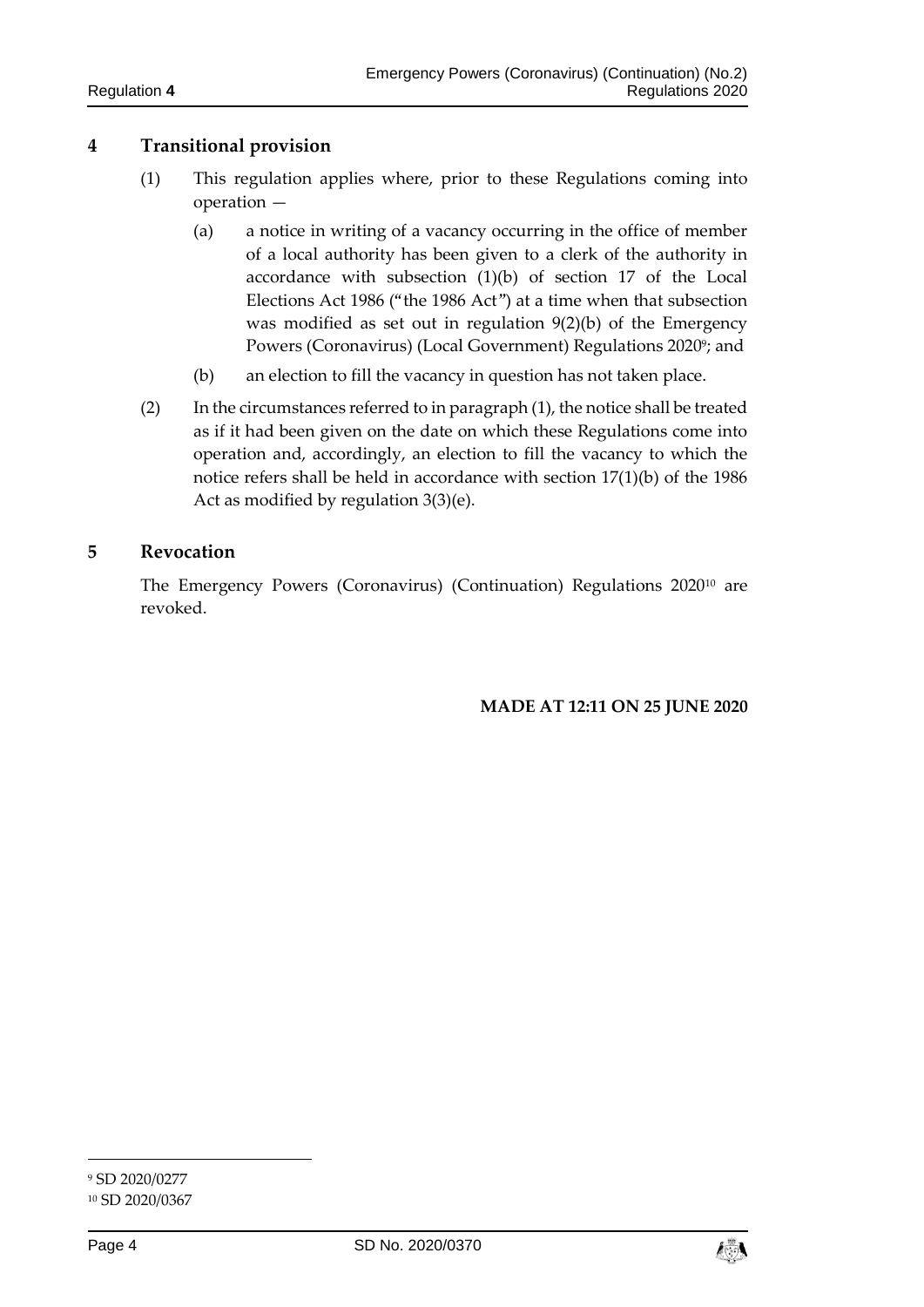#### **SCHEDULE 1** 4

#### **REGULATIONS CONTINUED IN OPERATION FOR 6 MONTHS**

[Regulation 3]

Emergency Powers (Coronavirus) (Births and Deaths Modifications) Regulations 2020<sup>11</sup>

Emergency Powers (Coronavirus) (Control of Employment) Regulations 2020<sup>12</sup> Emergency Powers (Coronavirus) (Courts etc) Regulations 2020<sup>13</sup>

Emergency Powers (Coronavirus) (Educational Institutions) Regulations 2020<sup>14</sup>

Emergency Powers (Coronavirus) (Enterprise Act Amendment) Regulations 2020<sup>15</sup>

Emergency Powers (Coronavirus) (Entry Restrictions) (No.2) Regulations 2020<sup>16</sup>

Emergency Powers (Coronavirus) (Fixed Penalty) Regulations 2020<sup>17</sup>

Emergency Powers (Coronavirus) (Health Service) Regulations 2020<sup>18</sup>

Emergency Powers (Coronavirus) (Information Sharing) Regulations 2020<sup>19</sup>

Emergency Powers (Coronavirus) (Local Government) Regulations 2020<sup>20</sup>

Emergency Powers (Coronavirus) (Protection from Evictions) Regulations 2020<sup>21</sup>

Emergency Powers (Coronavirus) (Sale or Supply of Medicinal Products and Appliances) Regulations 2020<sup>22</sup>

Emergency Powers (Coronavirus) (Special Constables) (No.2) Regulations 2020<sup>23</sup>

Emergency Powers (Coronavirus) (Suspension of Regular Service Licences) Regulations 2020<sup>24</sup>

Emergency Powers (Coronavirus) (Vacation of Departmental Facilities) Regulations 2020<sup>25</sup>

 $\overline{a}$  SD 2020/0203 SD 2020/0222 SD 2020/0261 SD 2020/0197 SD 2020/0186 SD 2020/0279 SD 2020/0258 SD 2020/0183 SD 2020/0245 SD 2020/0277 SD 2020/0191 SD 2020/0184 SD 2020/0224 SD 2020/0223 SD 2020/0242

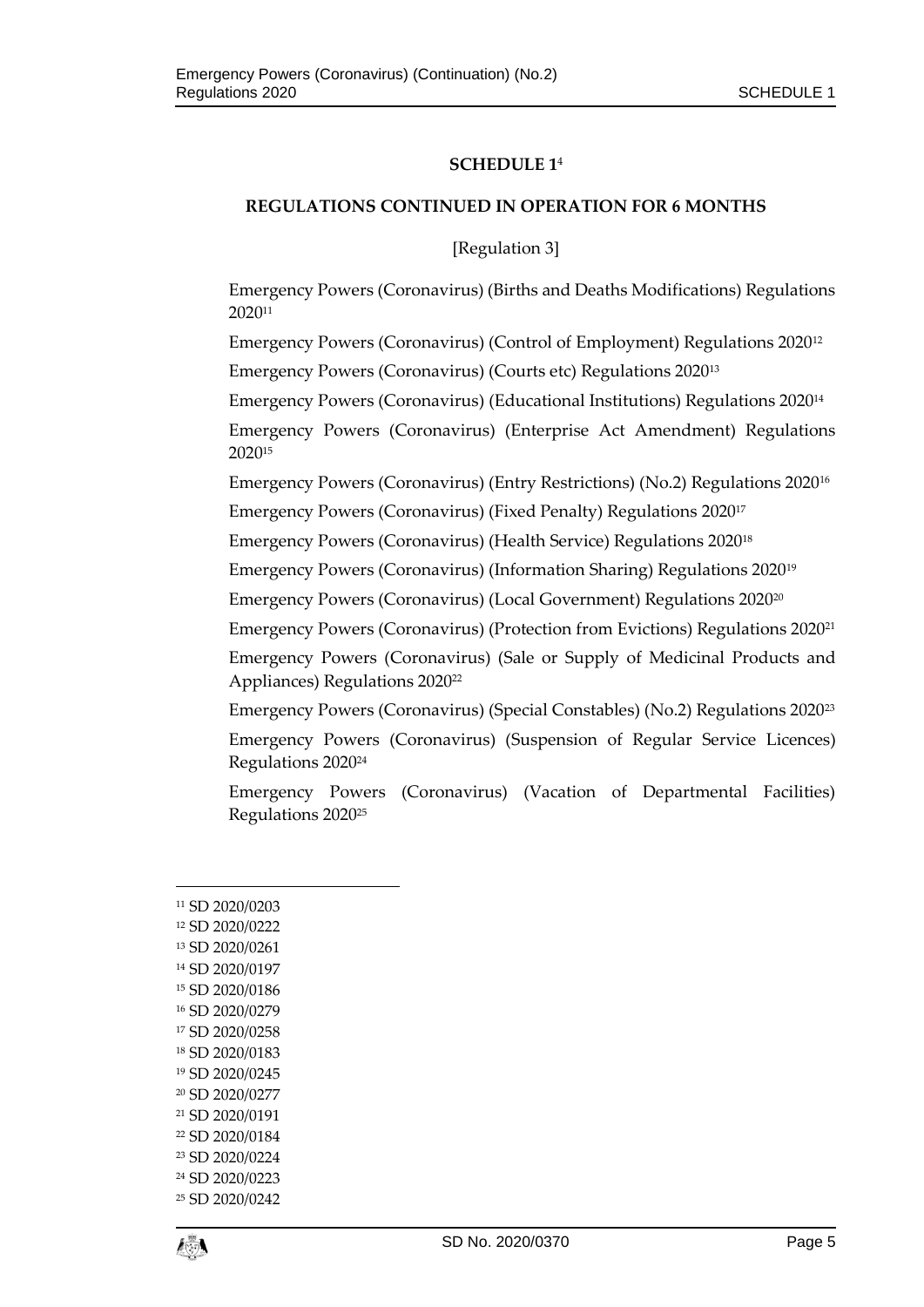Emergency Powers (Keys Elections – Casual Vacancies) Regulations 2020<sup>26</sup>

Emergency Powers (Medical Evidence for Cremation) (Coronavirus) Regulations 2020<sup>27</sup>

Emergency Powers (Potentially Infectious Persons) Regulations 2020<sup>28</sup>



<sup>26</sup> SD 2020/0174

<sup>27</sup> SD 2020/0221

<sup>28</sup> SD 2020/0171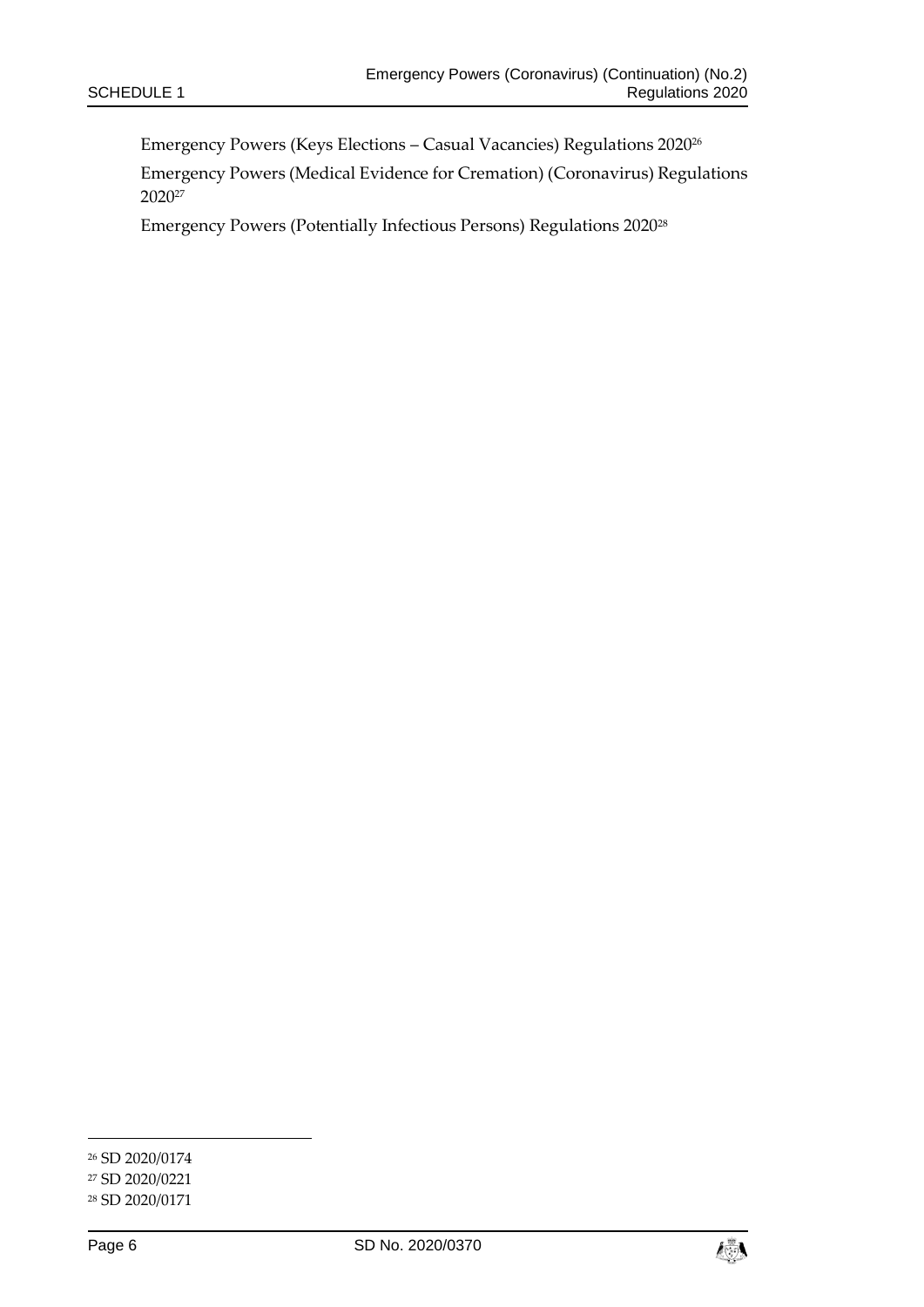#### **SCHEDULE 2**<sup>5</sup>

### **MODIFICATIONS SUBJECT TO WHICH SD 2020/0279 IS CONTINUED IN OPERATION**

[Regulation 3]

#### **1 Modification of regulation 3**

For regulation 3, substitute the following —

### **«3 Interpretation**

- (1) In these Regulations —
- "**authorised person**" means a person engaged, by instrument in writing and for a definite duration specified in the written terms of the engagement, by and to act on behalf of the Chief Secretary to perform any task that is required to be performed to give effect to these Regulations;
- "**Chief Secretary**" includes an authorised person acting on behalf of the Chief Secretary;

"**compassionate grounds**" includes —

- (a) attending the funeral of any of the following family members —
	- (i) a person's parent or remoter forebear;
	- (ii) a person's child or remoter descendant; or
	- (iii) a person's sibling;
- (b) travelling with the remains of a deceased family member upon whom a post mortem is to be or has been carried out in the United Kingdom;

"**consent**" means written permission to enter the Island —

- (a) given (and in the same manner revocable where, on reasonable grounds, no longer considered appropriate) by the Chief Secretary to a non-resident —
	- (i) in any of the circumstances described in regulation 10, 10A, 10B or 10C; and
	- (ii) who, for the avoidance of doubt, is required to comply with regulation  $6(1)(c)$  when entering the Island on the basis of the consent; and
- (b) to which must be attached conditions under regulation  $6(1)(b)(iii);$

"**Coronavirus**" means severe acute respiratory syndrome coronavirus 2 (SARS-CoV-2);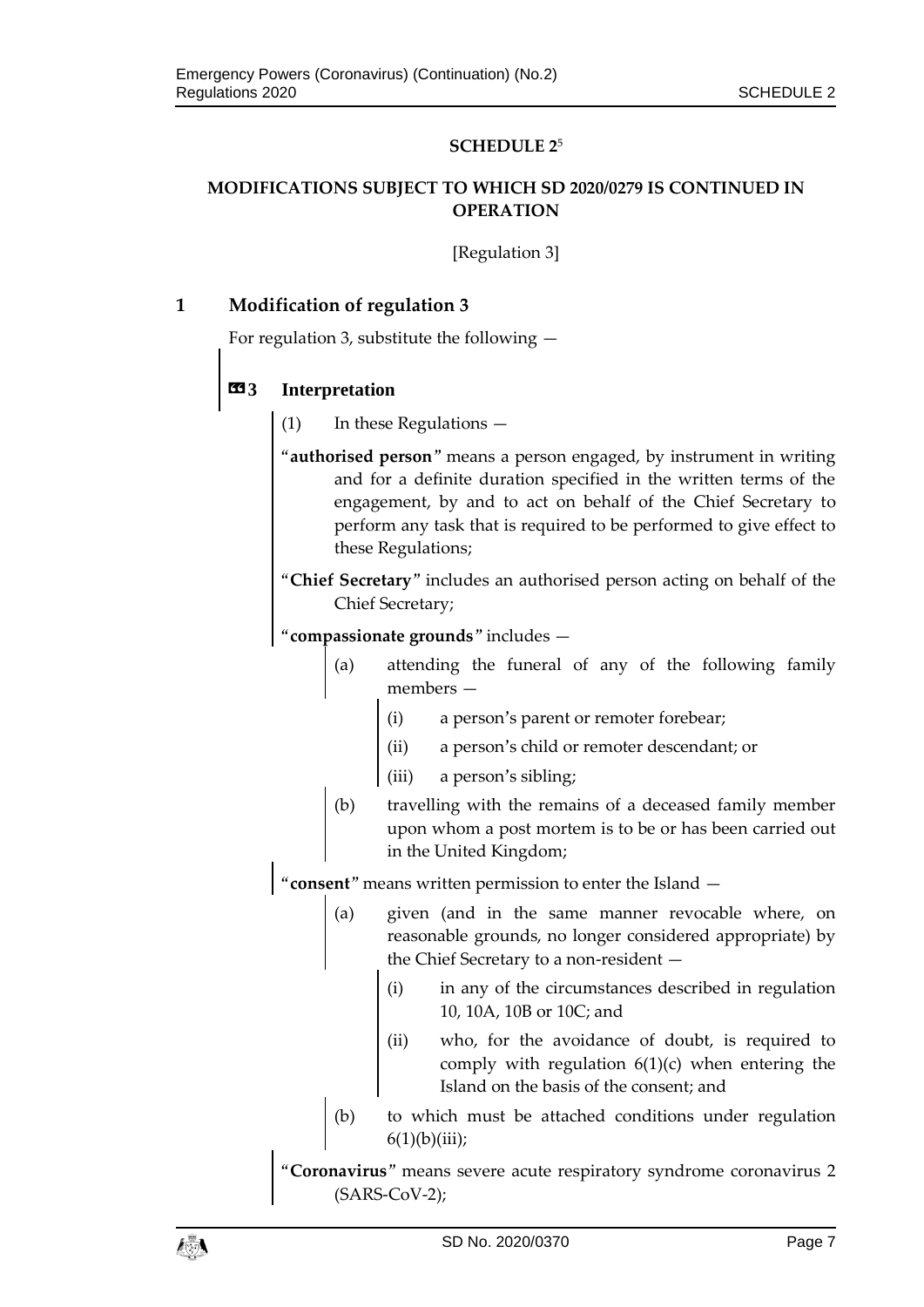"**data protection legislation**" has the meaning given in regulation 5(1) of the GDPR and LED Implementing Regulations 201829, but is subject to the Emergency Powers (Coronavirus)(Information Sharing) Regulations 202030;

"**Direction Notice**" means a public document that —

- (a) is not legislative in character<sup>31</sup>; and
- (b) performs any of the functions ascribed to it in these Regulations;

"**e-landing card**" means the form described in regulations 6(1)(c) and  $7(7)(a);$ 

"**entry certificate**" means a document, described in regulation 6(1)(b), that

- (a) is issued by the Chief Secretary;
- (b) may at any time be amended by the Chief Secretary after he has consulted with the Department of Health and Social Care or the Director of Public Health; and
- (c) has the force of law;

"**Island's territorial sea**" has the meaning given to "**territorial sea**" in the Schedule to the Interpretation Act 2015;

"**non-resident**" means a person who is not a resident of the Island;

"**registered resident**" has the meaning given in regulation 7(1);

"**self-isolation**" —

—

- (a) means, in so far as the person (P) is reasonably able to achieve this, seclusion or segregation from the populace at large and, where P is to remain at a place ("**household**") where one or other persons (whether family members or otherwise) live, those persons; but
- (b) does not exclude contact with the populace at large or other members of the same household where that is facilitated by persons other than P and cannot be reasonably avoided by P.
- (2) In these Regulations
	- a measure or a stipulation is not reasonably practicable if it gives rise to a material risk to human life or health or to the environment;
	- (b) every requirement for the Chief Secretary, after due consideration and upon being satisfied that it is appropriate



<sup>29</sup> SD 2018/0145

<sup>30</sup> SD 2020/0245

<sup>31</sup> See section 15(1) of the Interpretation Act 2015.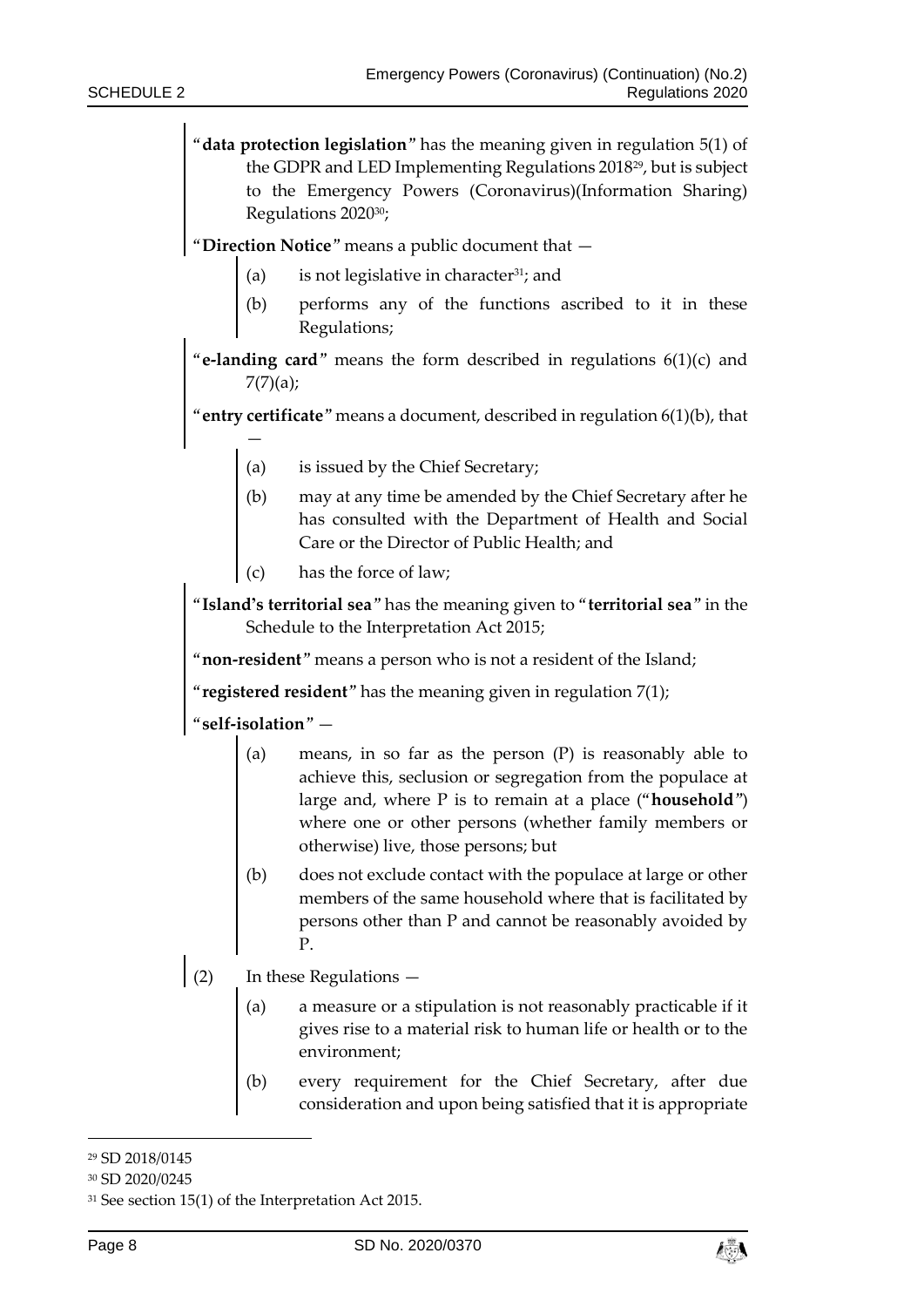to do so, to issue an entry certificate or consent, or to register a resident of the Island, must be construed as capable of being satisfied by the electronic issuing of an entry certificate or consent or, as the case may be, by electronic registration (whether automated or otherwise, and whether or not by the Chief Secretary or in his stead by an authorised person) by means of an online portal accessible via the website [www.gov.im;](http://www.gov.im/) and

(c) "entry to the Island" means entering the land which forms the Island and which is above the mean high water mark,

but, despite subparagraph (c), a person must not be regarded as having left the Island unless the person exits the Island's territorial sea or the airspace above it.  $\mathbf{E}$ .

# **2 Modification of regulation 5**

For regulation 5, substitute the following —

# **«5 Prohibition of entry**

- (1) The prohibition on entry to the Island which has had effect from 0630 on 27 March 2020 continues to apply, but is subject to the succeeding provisions of these Regulations.
- (2) With effect from 0001 on 20 July 2020, a resident of the Island ("the resident") may, provided he or she has been registered under regulation 7(1), enter the Island without restriction as to the reasons for which the resident was away from the Island. $\boldsymbol{\mathsf{\Xi}}$ .

# **3 Modification of regulation 6**

For regulation 6, substitute the following —

### **«6 Exemption: non-resident key workers**

- (1) The prohibition in regulation 5 does not apply to a non-resident (whether or not any of paragraphs (2), (4) and (5) applies to him or her) —
	- (a) whom the Chief Secretary, having received an application from the non-resident and following consultation with —
		- (i) the Department of Infrastructure, exempts as a member of the merchant navy or as vital to critical national infrastructure;
		- (ii) the Department of Health and Social Care, exempts as a supplier of goods or services that are essential for the Island's infrastructure or the health or care of the community;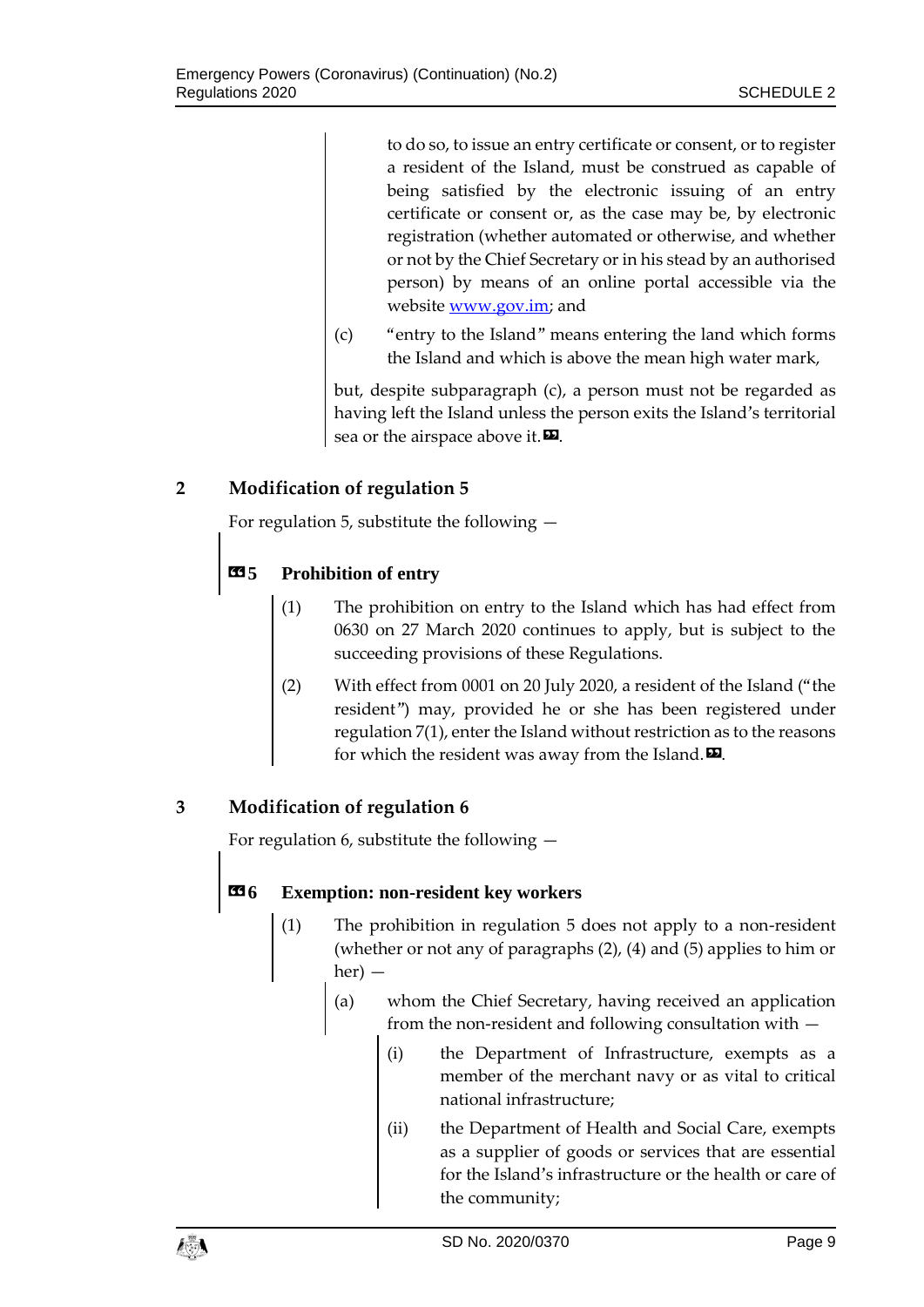- (iii) the Department of Home Affairs, exempts as a person to whom paragraph (2) applies;
- (iv) the Department of Health and Social Care, exempts as a medical expert or professional whose skills are essential to the medical infrastructure and the health or care of the community; or
- (v) the Department for Enterprise, exempts as a person whose presence on the Island is in the interests of the economy of the Island;
- (b) who is in receipt of an entry certificate  $-$ 
	- (i) issued by the Chief Secretary;
	- (ii) specifying the non-resident as an exempted person; and
	- (iii) (without limiting paragraph (9)) specifying such conditions as the Chief Secretary, after having consulted with the Department of Health and Social Care, considers necessary to mitigate any risks associated with the exempt person's entry into the Island, including —
		- (A) details of the period, not exceeding 14 days from the date of the exempt person's arrival in the Island, for which the exempt person is required to self-isolate; and
		- (B) other reasonably practicable stipulations as to the person's required conduct while in the Island,

on pain of prosecution for an offence under regulation 13 in the event any of breach by the non-resident of any such condition; and

- (c) who, no later than 48 hours before his or her scheduled arrival in the Island, fully and truthfully answers all questions posed to him or her on the e-landing card available at https://services.gov.im/ and submits the completed e-landing card in the manner instructed.
- (2) This paragraph applies to  $-$ 
	- (a) a non-resident who
		- (i) is a member of the armed forces; and
		- (ii) the Department of Home Affairs is satisfied enters the Island on active service;
	- (b) a non-resident  $-$ 
		- (i) who is a police officer or a fire officer employed by the Department of Home Affairs; or

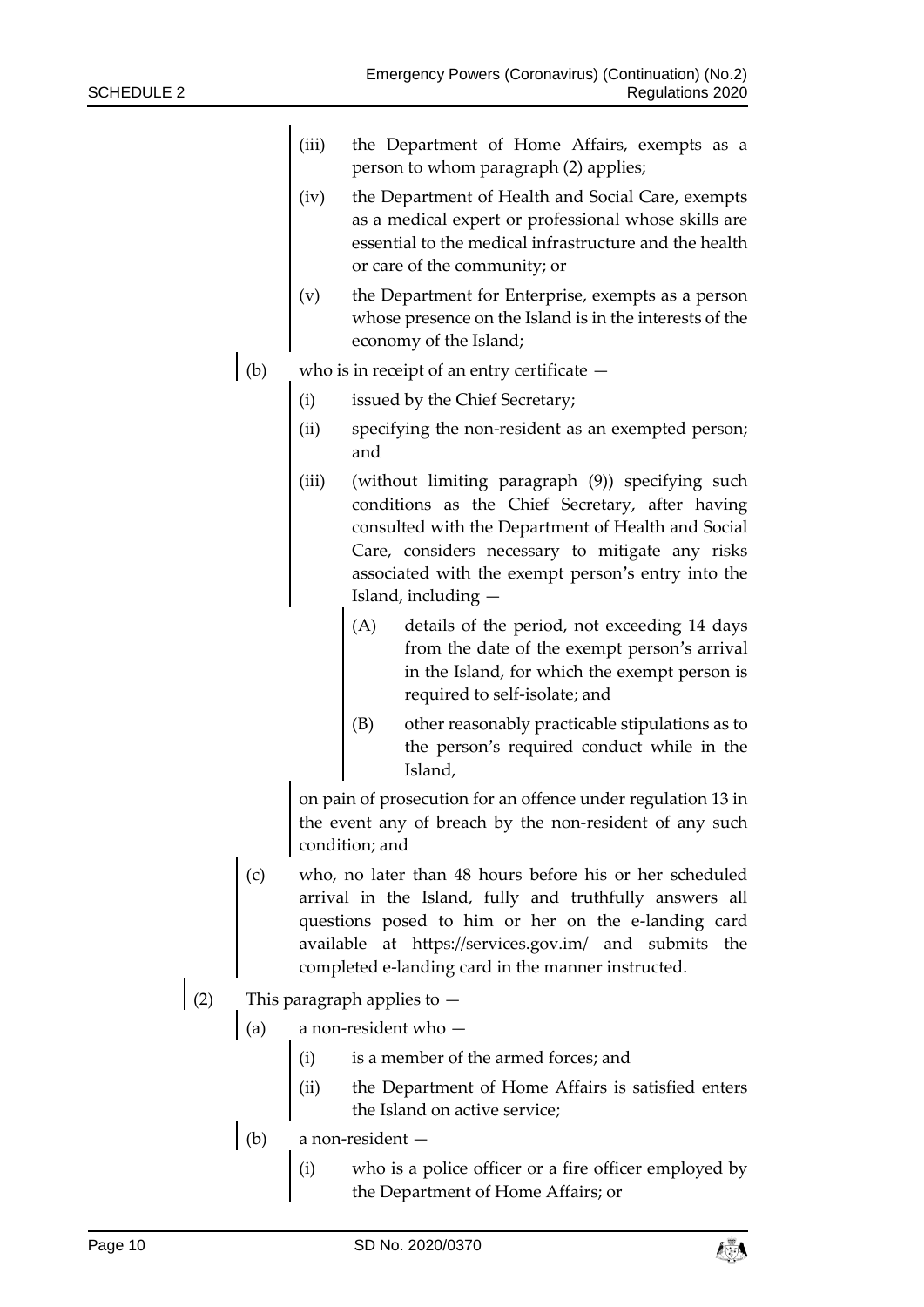|     |     | (ii)                                                                                                                     | to whom an offer of employment as a police officer<br>or a fire officer in that Department has been made;                                                                                                        |  |
|-----|-----|--------------------------------------------------------------------------------------------------------------------------|------------------------------------------------------------------------------------------------------------------------------------------------------------------------------------------------------------------|--|
|     | (c) | a non-resident who is a member of the Island's judiciary $-$                                                             |                                                                                                                                                                                                                  |  |
|     |     | (i)                                                                                                                      | appointed under section 3 or 3B of the High Court<br>Act 1991; and                                                                                                                                               |  |
|     |     | (ii)                                                                                                                     | who the Department of Home Affairs is satisfied<br>enters the Island for a judicial purpose; and                                                                                                                 |  |
|     | (d) | a non-resident -                                                                                                         |                                                                                                                                                                                                                  |  |
|     |     | (i)                                                                                                                      | to whom a temporary advocate's licence ("a licensed<br>advocate") is issued by the First Deemster under<br>section 15 of the Advocates Act 1995; and                                                             |  |
|     |     | (ii)                                                                                                                     | who the Department of Home Affairs is satisfied<br>enters the Island to participate in proceedings before<br>any court, tribunal or other person exercising a<br>judicial function pursuant to a Manx enactment. |  |
| (3) |     | For the purposes of paragraph $(1)$ –                                                                                    |                                                                                                                                                                                                                  |  |
|     | (a) | in subparagraph $(a)(i)$ –                                                                                               |                                                                                                                                                                                                                  |  |
|     |     | (i)                                                                                                                      | "critical national infrastructure" includes<br>the<br>national infrastructure of the Island and the United<br>Kingdom;                                                                                           |  |
|     |     | (ii)                                                                                                                     | a person who may be certified is a person to whom<br>paragraph (4) applies; and                                                                                                                                  |  |
|     | (b) | in subparagraph $(a)(iv)$ –                                                                                              |                                                                                                                                                                                                                  |  |
|     |     | (i)                                                                                                                      | "medical infrastructure and the health of the<br>medical<br>includes<br>community"<br>and<br>care<br>infrastructure and the community in the Island and<br>in the United Kingdom; and                            |  |
|     |     | (ii)                                                                                                                     | a person who may be certified is a person to whom<br>paragraph (5) applies.                                                                                                                                      |  |
| (4) |     | This paragraph applies to a person who -                                                                                 |                                                                                                                                                                                                                  |  |
|     | (a) | is not resident in the Island; and                                                                                       |                                                                                                                                                                                                                  |  |
|     | (b) | enters the Island in order to provide services which are vital<br>to the critical national infrastructure of the Island. |                                                                                                                                                                                                                  |  |
| (5) |     | This paragraph applies to a non-resident who -                                                                           |                                                                                                                                                                                                                  |  |
|     | (a) | is not in the Island; and                                                                                                |                                                                                                                                                                                                                  |  |
|     | (b) |                                                                                                                          | who enters the Island in order to provide services which are<br>essential to the medical and care infrastructure of the Island<br>and the health and care of its community.                                      |  |
| (6) |     | For the avoidance of doubt -                                                                                             |                                                                                                                                                                                                                  |  |
|     |     |                                                                                                                          |                                                                                                                                                                                                                  |  |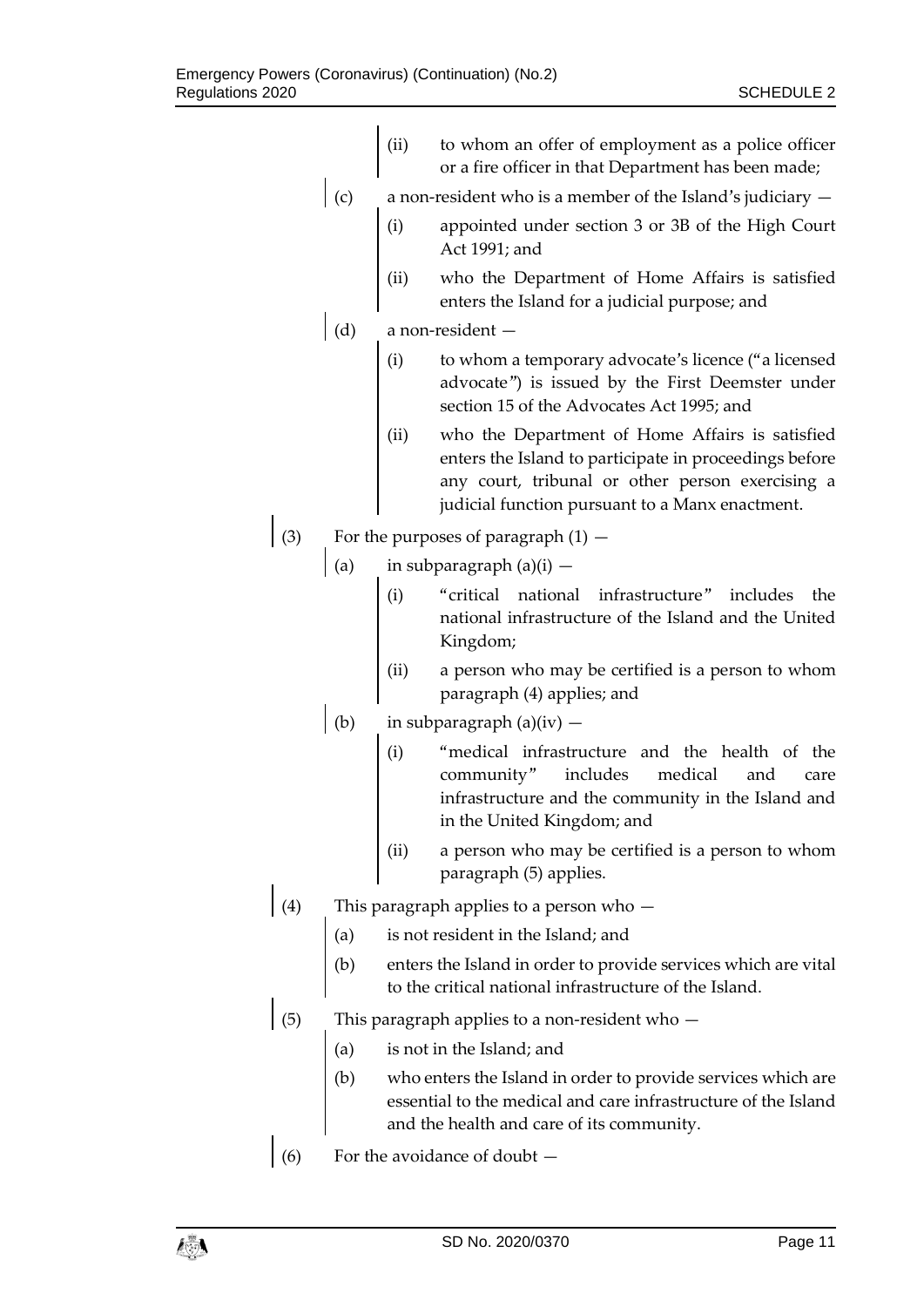- (a) the Chief Secretary may exempt a non-resident that is a company or other body; and
- (b) where such non-resident is so exempted, the prohibition in regulation 5 does not apply to the entry of a non-resident acting in the employment or service of that exempted person.
- (7) A non-resident may be exempted under this regulation, in consultation with the Department of Health and Social Care or the Director of Public Health, only if the Chief Secretary considers that the failure to exempt a person to whom the prohibition in regulation 5 applies, poses a greater risk to public safety and the life of the community, as a direct or indirect result of the incidence or transmission of Coronavirus.
- (8) For the purpose of enabling the Chief Secretary to consider whether he is satisfied as to the matter in paragraph  $(7)$  -
	- (a) the non-resident, along with his or her application, must supply such information as the Chief Secretary may reasonably require; and
	- (b) the Chief Secretary may make enquiries of such persons as he considers necessary for the purpose of verifying the information supplied under this regulation.
- (9) An entry certificate under this regulation must specify  $-$ 
	- (a) the non-resident who, by means of the issue to him or her of an entry certificate, is exempted from the prohibition in regulation 5 ("an exempted person");
	- (b) the time at which the exemption takes effect;
	- (c) the period of time for which the exemption has effect (the "exemption period");
	- (d) whether the exemption permits entry by the person on more than one occasion during the exemption period;
	- (e) any arrangements that must be made by the exempted person or another which are reasonably incidental to the exemption in order to minimise the incidence or transmission of Coronavirus; and
	- (f) any other conditions the Chief Secretary considers reasonably necessary.
	- (10) The exemption period expires on the date specified in the entry certificate.
	- (11) The Chief Secretary may at any time revoke an entry certificate if no longer satisfied that the exemption on which it is based is appropriate.

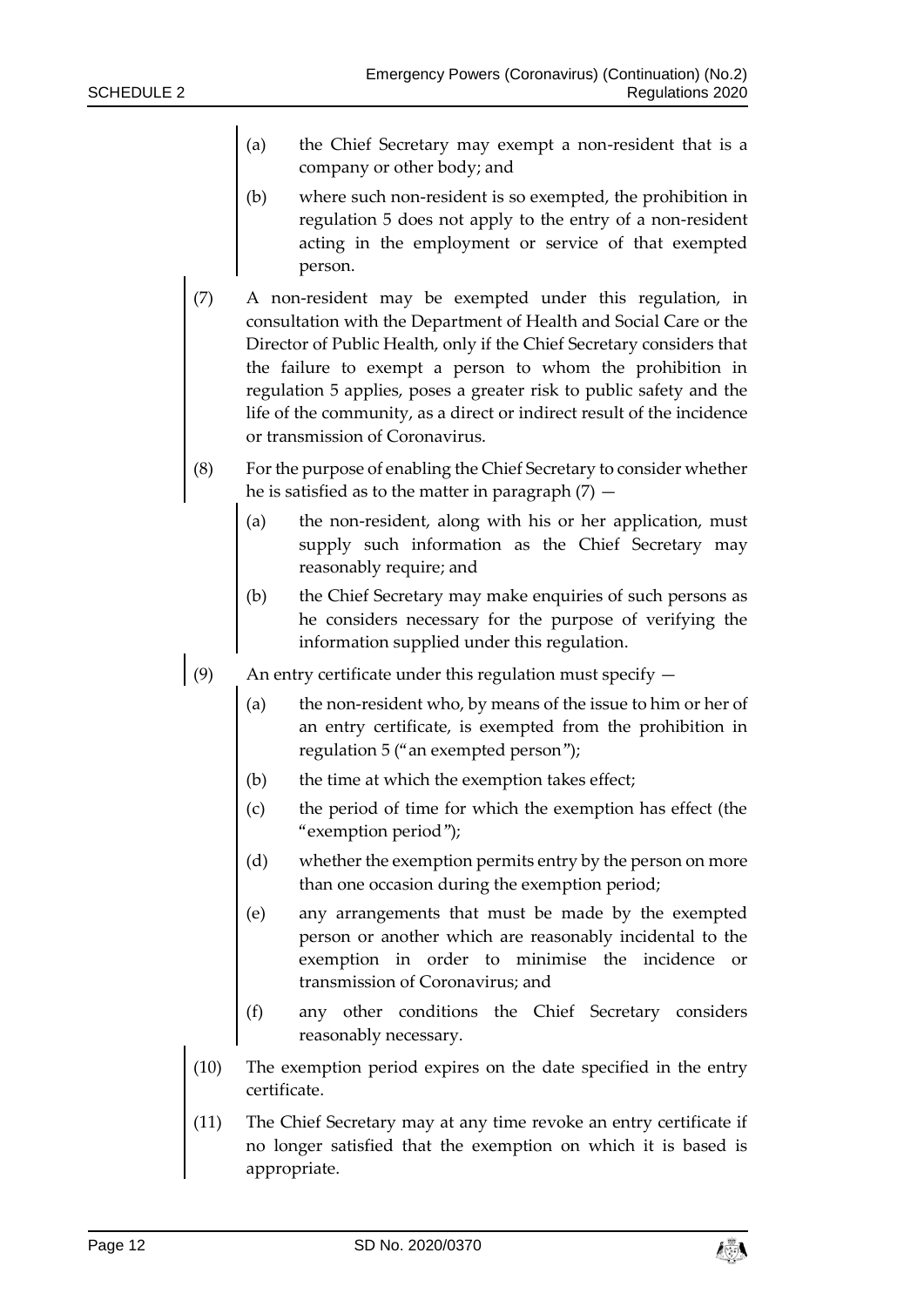(12) In this regulation, a reference to the United Kingdom is to be construed as a reference to the United Kingdom, the Republic of Ireland and the Channel Islands. $\mathbf{E}$ .

## **4 Modification of regulation 7**

For regulation 7, substitute the following —

#### **«7 Exemption: residents of the Island**

- (1) The prohibition in regulation 5 does not apply to a resident of the Island who has been registered by the Chief Secretary as a resident of the Island (a "registered resident"), having satisfied the Chief Secretary (in accordance with paragraph (3)) that he or she is indeed a resident of the Island.
- (2) A registered resident may freely travel to and from the Island, subject only to the requirement to comply with any condition that is —
	- (a) imposed by the Chief Secretary in a Direction Notice; and
	- (b) intended to give effect to measures designed to mitigate any risks associated with the individual's return to the Island.
- (3) An individual is to be regarded as being a resident of the Island only if —
	- (a) by submitting an application for registration via the website [www.gov.im](http://www.gov.im/) or by hard copy (by such means as the Chief Secretary must make available and publish details of in way most likely to bring them to the attention of members of the public), the person furnishes a National Insurance number or taxpayer registration number in respect of himself or herself, the accuracy of which may be verified by reference to personal data which is —
		- (i) in the possession of any Department or Statutory Board; and
		- (ii) as is hereby authorised and declared to be consistent with the data protection legislation, disclosed to an authorised person for the purposes of this subparagraph; or
	- (b) the person, in the event of the person's failure or inability to meet the requirements of subparagraph (a), satisfies the Chief Secretary or an authorised person that he or she is a resident of the Island.
- (4) An application for registration as a resident of the Island must be made —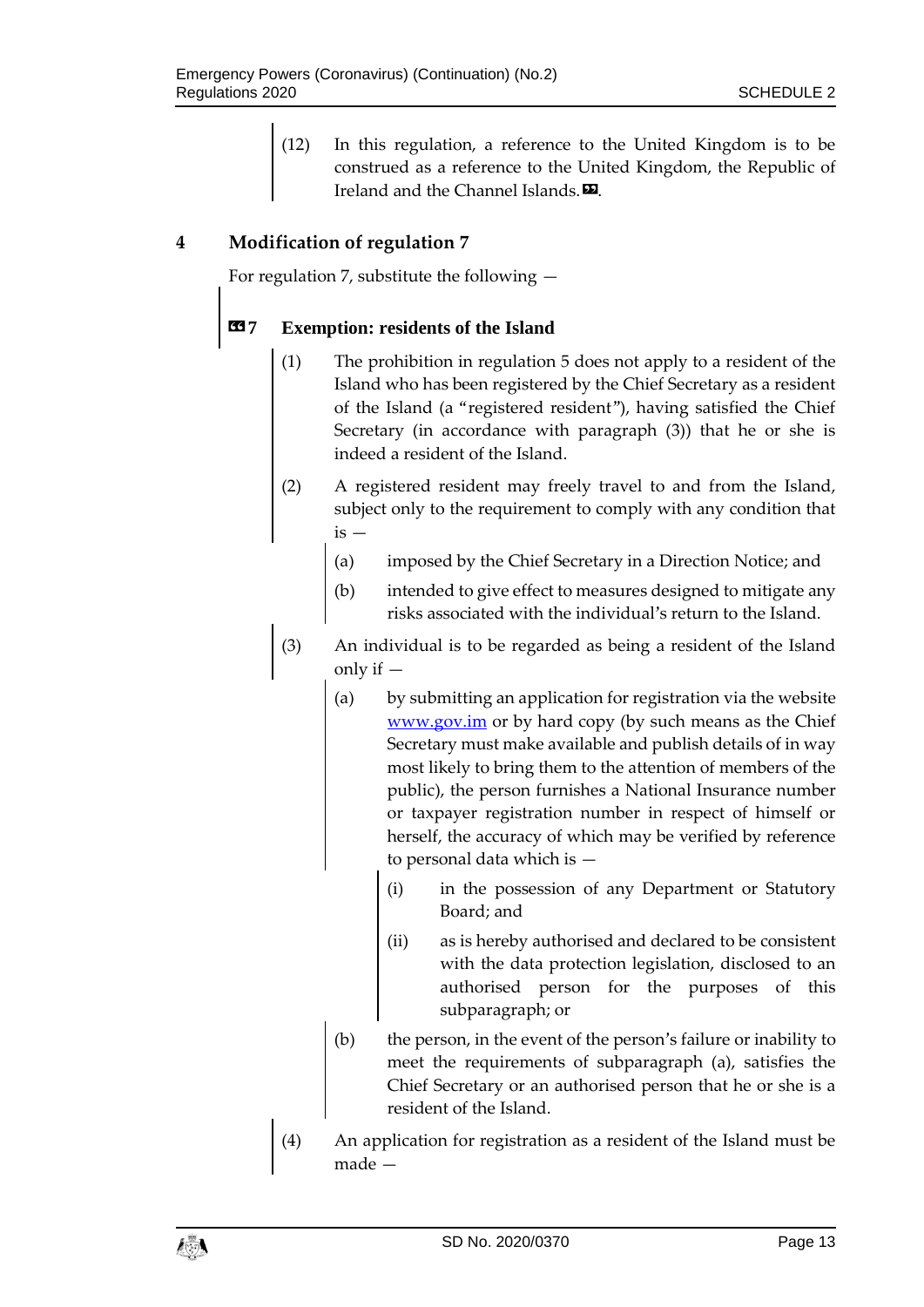- (a) in respect of an individual aged 18 years and over, by the individual; or
- (b) in respect of a child, by a responsible adult.
- (5) For the purpose of enabling the Chief Secretary to consider whether he is satisfied as to the matters in paragraph  $(3)(b)$  —
	- (a) the applicant must supply such information as the Chief Secretary may reasonably require; and
	- (b) the Chief Secretary may make enquiries of such persons as he considers necessary for the purpose of verifying the information supplied under this regulation.
- (6) The Chief Secretary must
	- (a) register an applicant who has met the requirements specified in paragraph (3); and
	- (b) immediately thereafter furnish the applicant with written confirmation of his or her registration, including any specific reference by which such registration may be identified.
- (7) A registered resident
	- (a) must submit, electronically via  $www.gov.in$ , a declaration as to the state of his or her health, setting out information necessary to establish whether the exempt individual has contracted, or is suspected of having contracted, Coronavirus;
	- (b) must, no later than 48 hours before his or her scheduled arrival in the Island, fully and truthfully answer all questions posed to him or her on the e-landing card available at https://services.gov.im/ and submit the completed e-landing card in the manner instructed; and
	- (c) is to be issued by the Chief Secretary with a Direction Notice that specifies —
		- (i) the period, not exceeding 14 days from the date of the registered resident's disembarkation, for which the registered person is required to self-isolate; and
		- (ii) any condition, described in paragraph (2)(b), that the Chief Secretary reasonably considers appropriate to the particular circumstances of the registered resident,

on each of which matters the Chief Secretary must consult, and be guided by the advice given by, the Department of Health and Social Care or the Director of Public Health before he or she makes a decision.

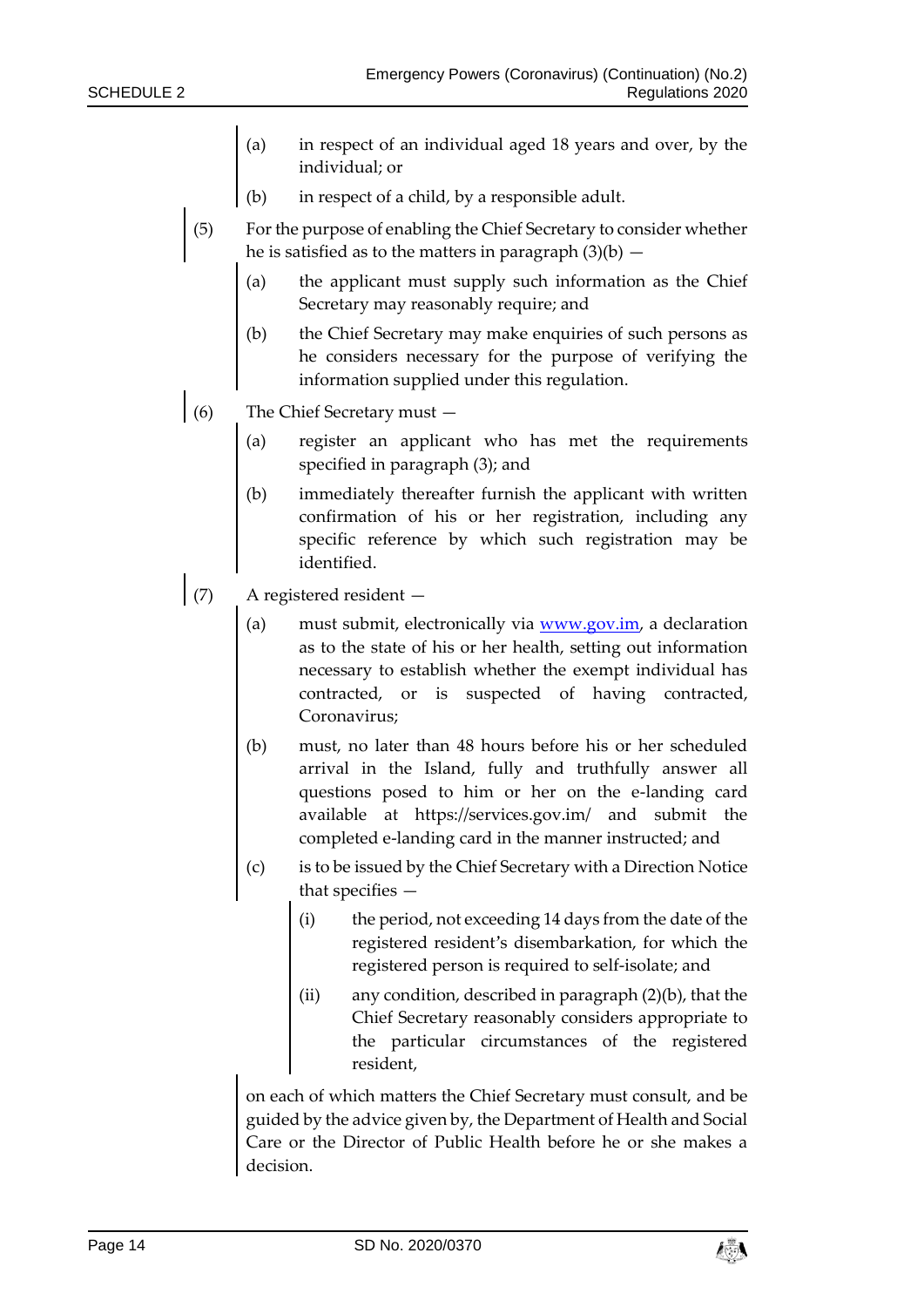| (8) | In arriving at a decision in respect of the matters referred to in  |
|-----|---------------------------------------------------------------------|
|     | paragraph $(7)(c)$ , the Chief Secretary must be guided by relevant |
|     | considerations including, as may be applicable in each case, $-$    |

- (a) the nature of the registered resident's employment and any associated requirement to travel frequently in and out of the Island;
- (b) the impact that the period of self-isolation imposed on the registered resident each time he or she enters the Island will have on the registered resident's ability to perform the tasks attendant on his or her employment;
- (c) the extent to which any condition that may be imposed under regulation  $(7)(c)(ii)$  is capable of counteracting the risk to the public that may be posed by the imposition of a period of isolation that is less than 14 days in duration; and
- (d) any costs that may be attendant on the requirement to selfisolate, the ability of the registered resident to meet them in full or at all, and the feasibility of any or all of those costs to be paid at public expense.

# (9) In this regulation  $-$

- (a) "child" means a person under the age of 18 years;
- (b) "responsible adult", in relation to a child, means
	- (i) a person who has custody or charge of the child for the time being;
	- (ii) a person with parental responsibility for the child;
- (c) the reference in subparagraph (b)(ii) to a person with parental responsibility for a child has the same meaning as in the Children and Young Persons Act 2001.<sup>12</sup>.

# **5 Modification of regulation 10**

For regulation 10 substitute the following —

# **«10 Exemption: compassionate grounds**

- (1) The prohibition in regulation 5 does not apply to a non-resident to whom the Chief Secretary has given prior written consent to enter the Island on compassionate grounds.
- (2) A consent given under paragraph (1) must provide that such measures are put in place as are reasonably practicable to mitigate any risks associated with giving consent in respect of that nonresident.
- (3) The Council of Ministers may publish guidance specifying compassionate grounds for the purposes of this regulation. $\boldsymbol{\mathsf{\Xi}}$ .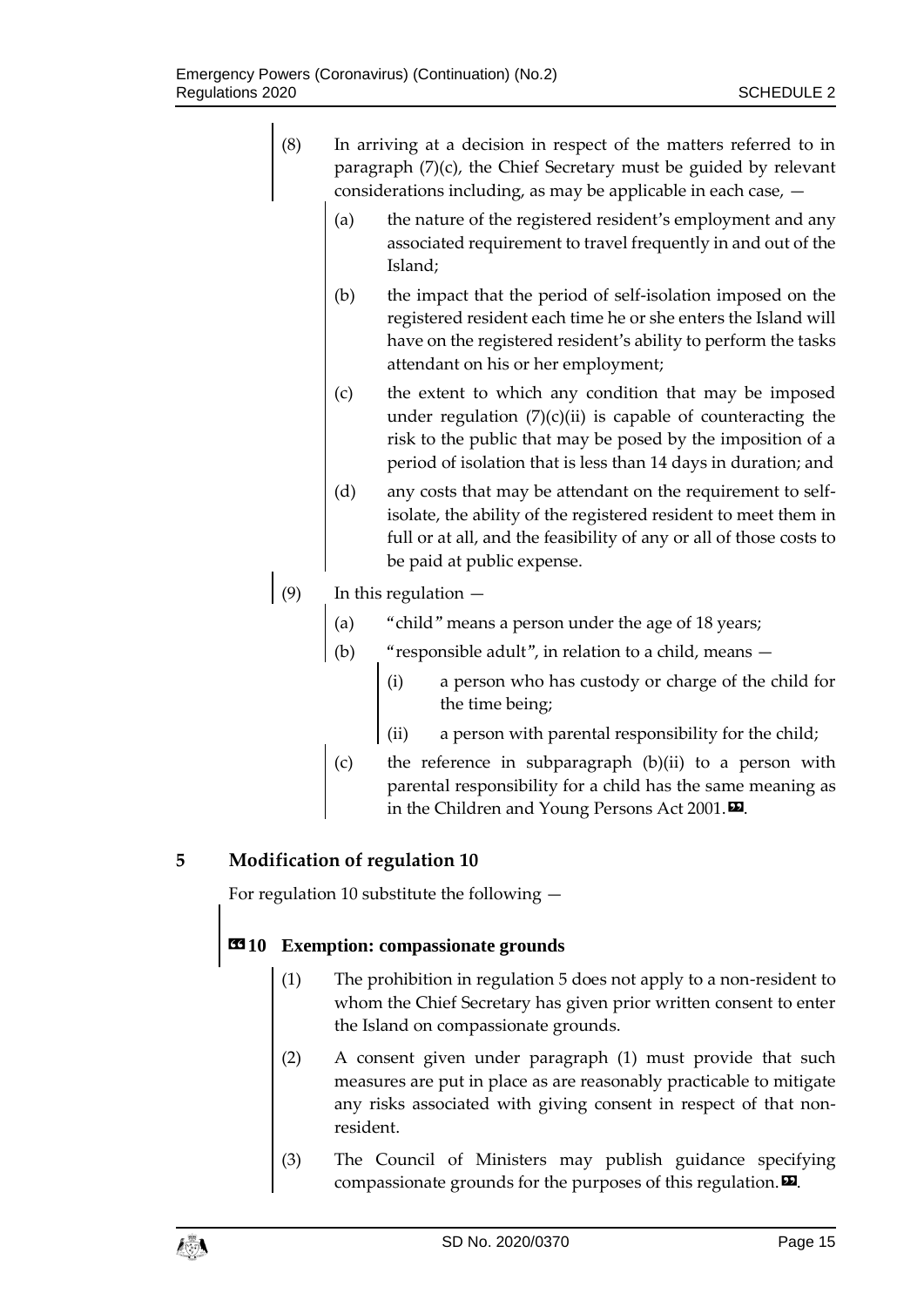### **6 Modification of regulation 10A**

For regulation 10A, substitute the following —

# **«10AExemption: contractual obligation**

- (1) The prohibition in regulation 5 does not apply to a non-resident to whom the Chief Secretary has given prior written consent to enter the Island.
- (2) A non-resident to whom consent may be given under paragraph (1) is a person whom the Chief Secretary is satisfied intends to make the Island his or her main place of residence and who has entered into a legally binding contract in relation to —
	- (a) a permanent office or employed position; or
	- (b) the purchase or lease of premises,

in the Island.

- (3) A consent given under paragraph (1) must provide that such measures are put in place as are reasonably practicable to mitigate any risks associated with giving consent in respect of that nonresident.
- (4) In this regulation, references to a non-resident include
	- (a) the non-resident's spouse or partner;
	- (b) any children for whom the non-resident has parental or guardianship responsibilities; and
	- any other relative for the grant of consent to whom the nonresident makes a compelling case to the Chief Secretary. $\mathbf{E}$ .

#### **7 Modification of regulation 10B**

In regulation 10B, omit paragraph (4).

#### **8 Modification of regulation 10C**

In regulation 10C, omit paragraph (3).

#### **9 Insertion of new regulations: regulations 10D and 10E**

Immediately after regulation 10C, insert the following —

# **«10DExemption: Air Bridges**

The Chief Secretary may, by a direction published o[n www.gov.im](http://www.gov.im/) and in any other manner that he considers likely to bring it to the attention of affected persons, exempt from the prohibition in regulation 5 a group of non-residents who —

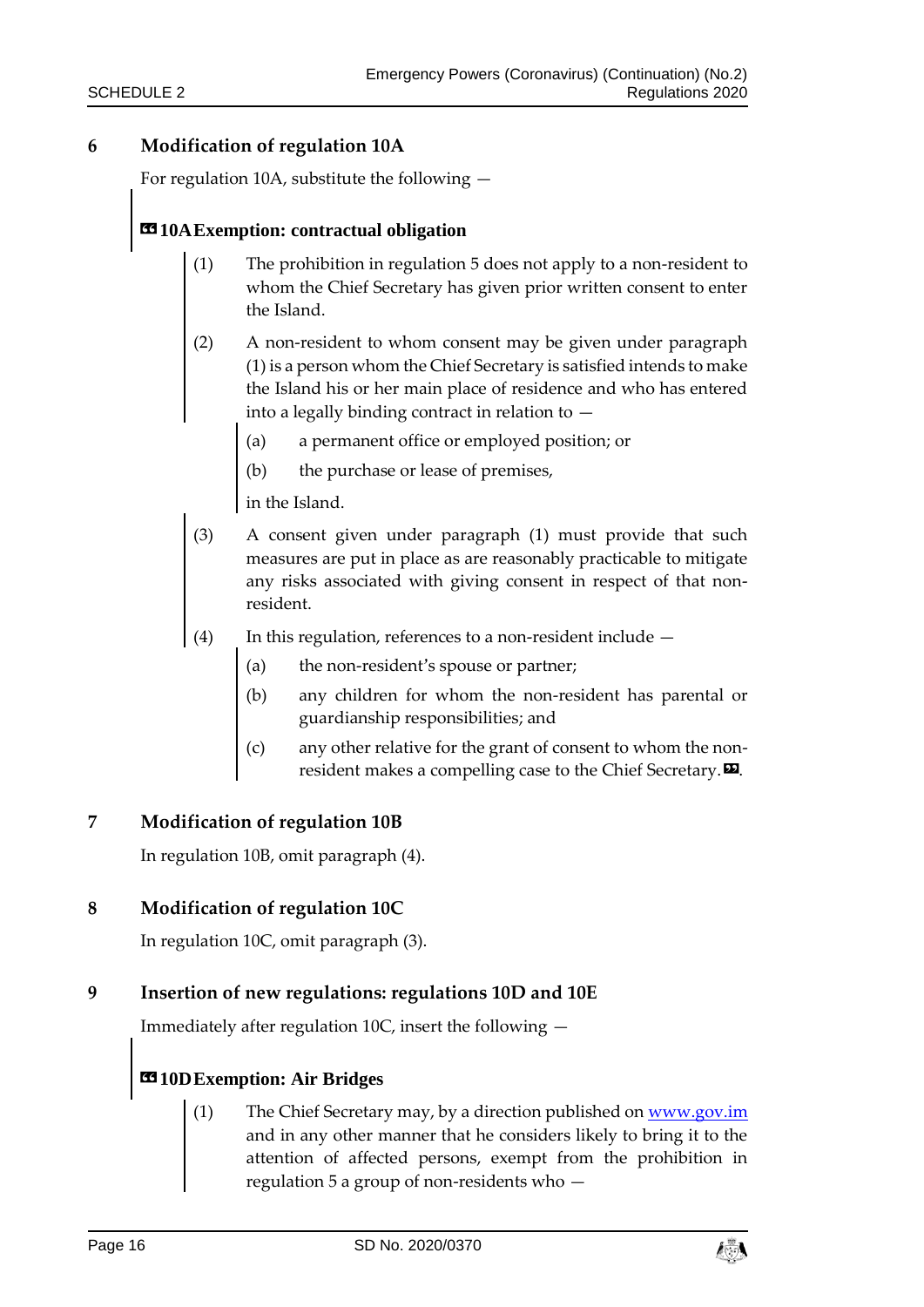- (a) travel to the Island, on an air carrier and from a location specified in the direction, for the purposes of tourism; and
- (b) meet other criteria, relating (inter alia) to the period for which they are required to have been continuously present in the specified location immediately before travelling to the Island, that may be specified in the direction.

Such an arrangement specified in a direction may be referred to as an "air bridge".

- (2) The Chief Secretary must not make an air bridge unless he is, after having consulted with the Department of Health and Social Care or the Director of Public Health, satisfied that such measures are put in place as are reasonably practicable to mitigate any risks associated with the air bridge.
- (3) A non-resident who proposes to travel to the Island pursuant to an air bridge must comply with all reasonably practicable stipulations made by the Chief Secretary in the direction, on pain of prosecution for an offence under regulation 13 in the event any of breach by the non-resident of any such stipulation.
- (4) The Chief Secretary
	- (a) may at any time modify or discontinue an air bridge; and
	- (b) must forthwith publish any modification or discontinuance in a manner suitable for bringing it to the attention of persons likely to be affected by it.

### **10E Compliance with self-isolation requirement**

- (1) An authorised person may at any time make an unscheduled visit to the premises at which, under to these Regulations or any other regulations continued in operation pursuant to the Emergency Powers (Coronavirus) (Continuation) (No.2) Regulations 202032, a person is required to self-isolate; such visit to be for the purpose of ascertaining whether the person is complying with the selfisolation requirement.
- (2) A person present at the premises visited under paragraph (1) must give the authorised person his or her reasonable co-operation. $\boldsymbol{\Sigma}$ .

### **10 Modification to regulation 12**

Omit regulation 12.

### **11 Modification to regulation 12A**

(1) For paragraph (1) of regulation 12A, substitute the following  $-$ 

 $\overline{a}$ 

<sup>32</sup> SD 2020/0370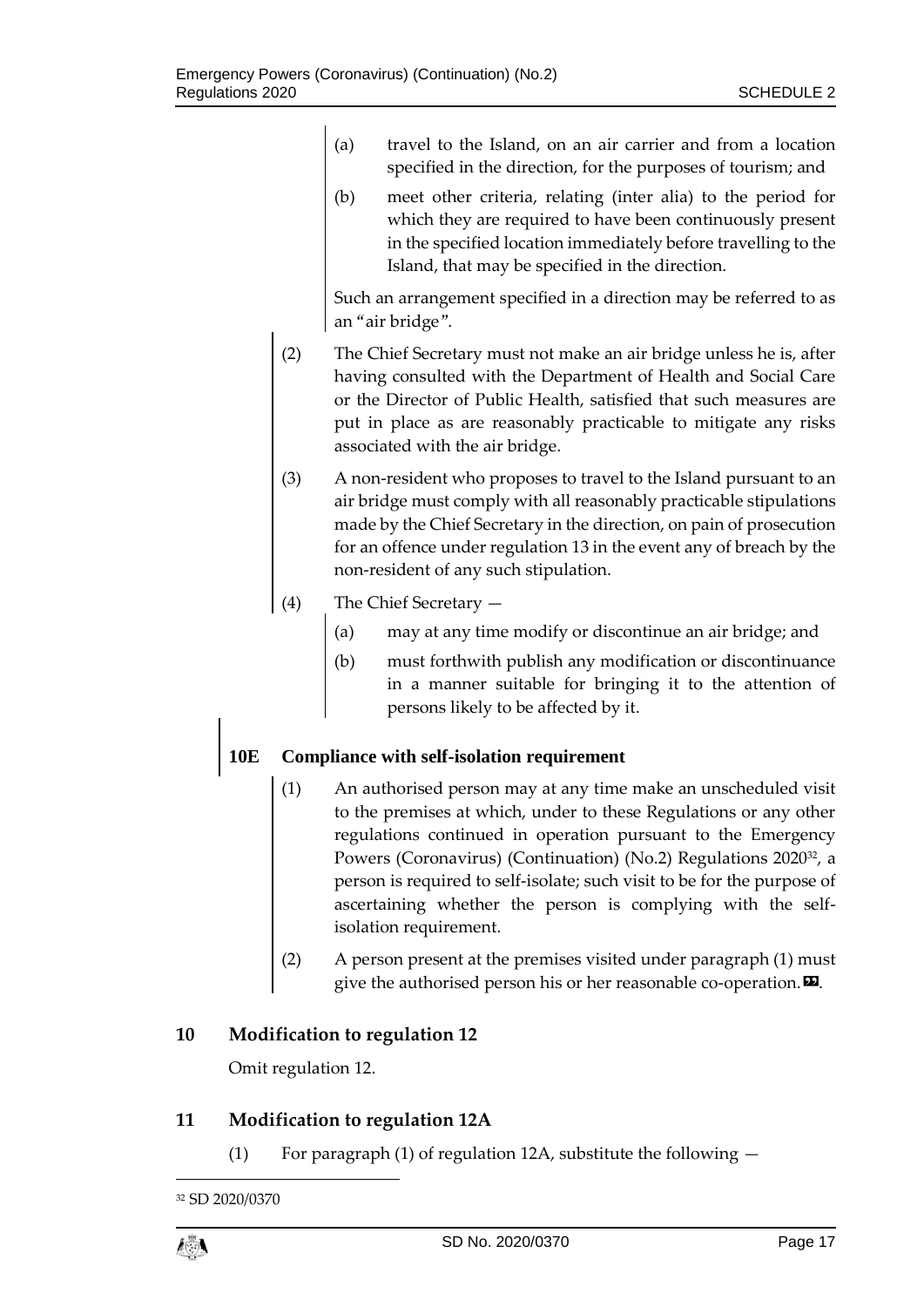- $\mathbf{G}(1)$  This regulation applies to a person (P)
	- (a) who disembarks on the Island despite  $$ 
		- not being a registered resident; and
		- (ii) not having been issued with an entry certificate under regulation 6; and
		- (b) verification of whose identity has not been achieved by comparing personal data lawfully in the possession of any Department or Statutory Board with personal data submitted by P, in whatever form, to an authorised person at the port of disembarkation. $\boldsymbol{\mathsf{E}}$ .
- (2) For paragraph  $(6)$ , substitute the following  $-$ 
	- **EG**(6) P may not be refused entry to, or the right to remain on, the Island where P has —
		- (a) taken all reasonable steps to; and
		- (b) exercised all due diligence to avoid committing an offence under these Regulations in connection with P's failure to,

become a registered resident, or to be issued with an entry certificate under regulation  $6.$  $\blacksquare$ .

#### **12 Insertion of new regulations: regulations 12B, 12C and 12D**

## **«12BPowers of authorised person**

- (1) An authorised person may attend any place at which a mode of conveying passengers to the Island arrives in the Island and there demand of disembarking passengers proof of their identity and of their right or authorisation, in accordance with these regulations, to enter the Island.
- (2) Where
	- (a) a disembarking passenger fails or refuses to comply with a demand under paragraph (1);
	- (b) a disembarking passenger does not possess any proof demanded under paragraph (1); or
	- (c) the identity of a disembarking passenger is not verified as a result of a comparison under regulation 12A(1)(b),

an authorised person has the power to make a decision under regulation 12A(2).

# **12C Restrictions on private vessels**

(1) A private vessel that enters the Island's territorial sea and seeks to dock must do so at the harbour in Douglas, from whence an

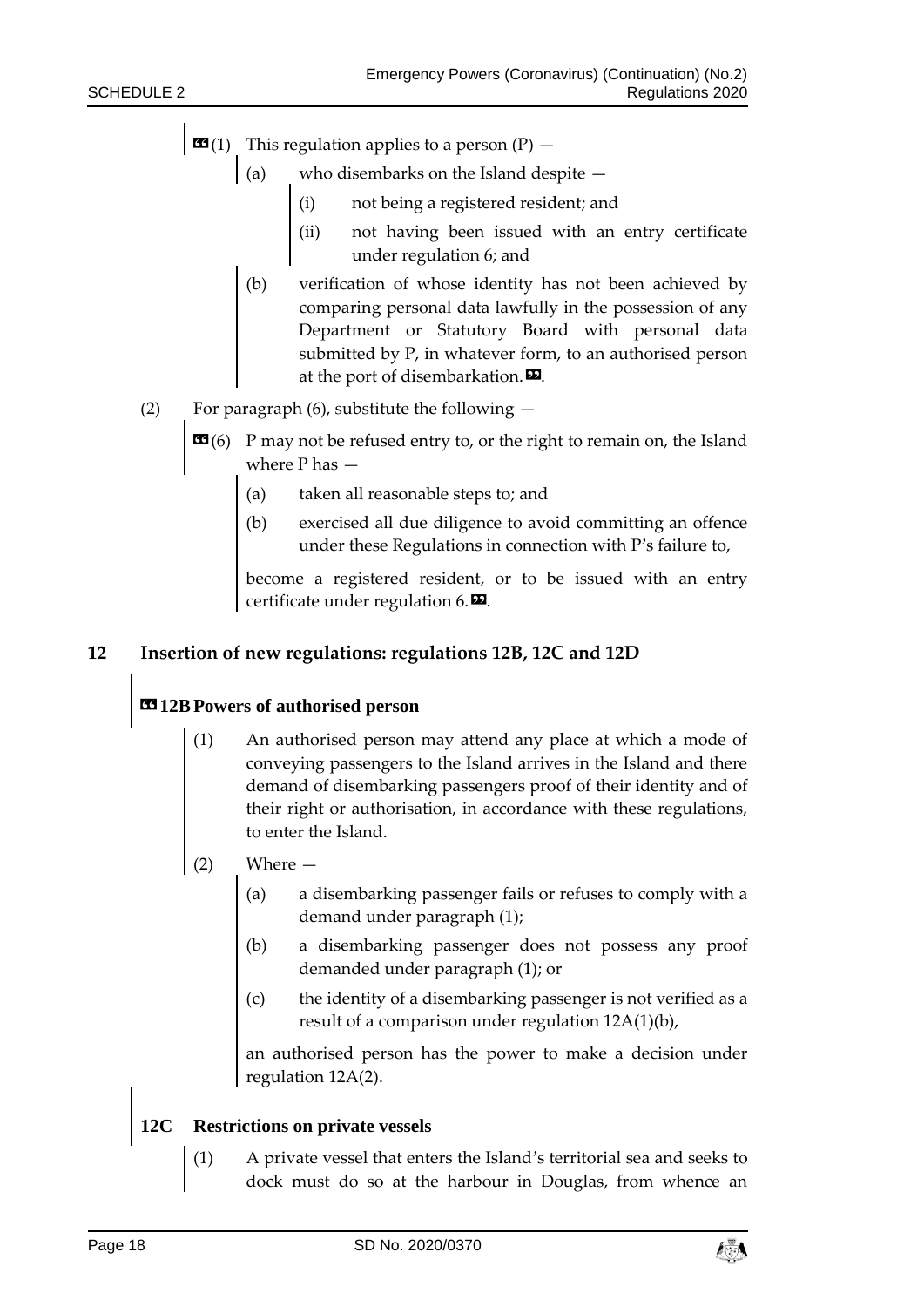authorised person may, upon request, give it permission to travel onward to any other harbour in the Island. This is subject to the right of any vessel to shelter in any available port in adverse weather or if the vessel is in urgent need of repair.

- (2) If a private vessel, without first having docked at the harbour in Douglas, docks at any other harbour in the Island in circumstances other than adverse weather or being in urgent need of repair, the captain of the private vessel commits an offence and is liable on summary conviction to the penalty specified in regulation 13.
- (3) In this regulation, "private vessel" means any ship or boat, or any other vessel used in navigation, that —
	- (a) is not owned by the government of any State or territory (or any organ thereof); and
	- (b) is not used for commercial purposes.

## **12D Restrictions on aircraft**

- (1) An aircraft seeking to land in the Island must land at Ronaldsway airport, from whence an authorised person must
	- ascertain whether all persons on board the aircraft have met the requirements of these Regulations in order to be permitted to disembark; and
	- (b) grant permission to the pilot to proceed to another place in the Island, but if —
		- (i) the pilot so requests; and
		- (ii) the authorised person is satisfied with respect to the matters referred to in paragraph subparagraph (a).
- (2) If an aircraft, without first having landed at Ronaldsway airport, land in any other place in the Island, the pilot commits an offence and is liable on summary conviction to the penalty specified in regulation 13.